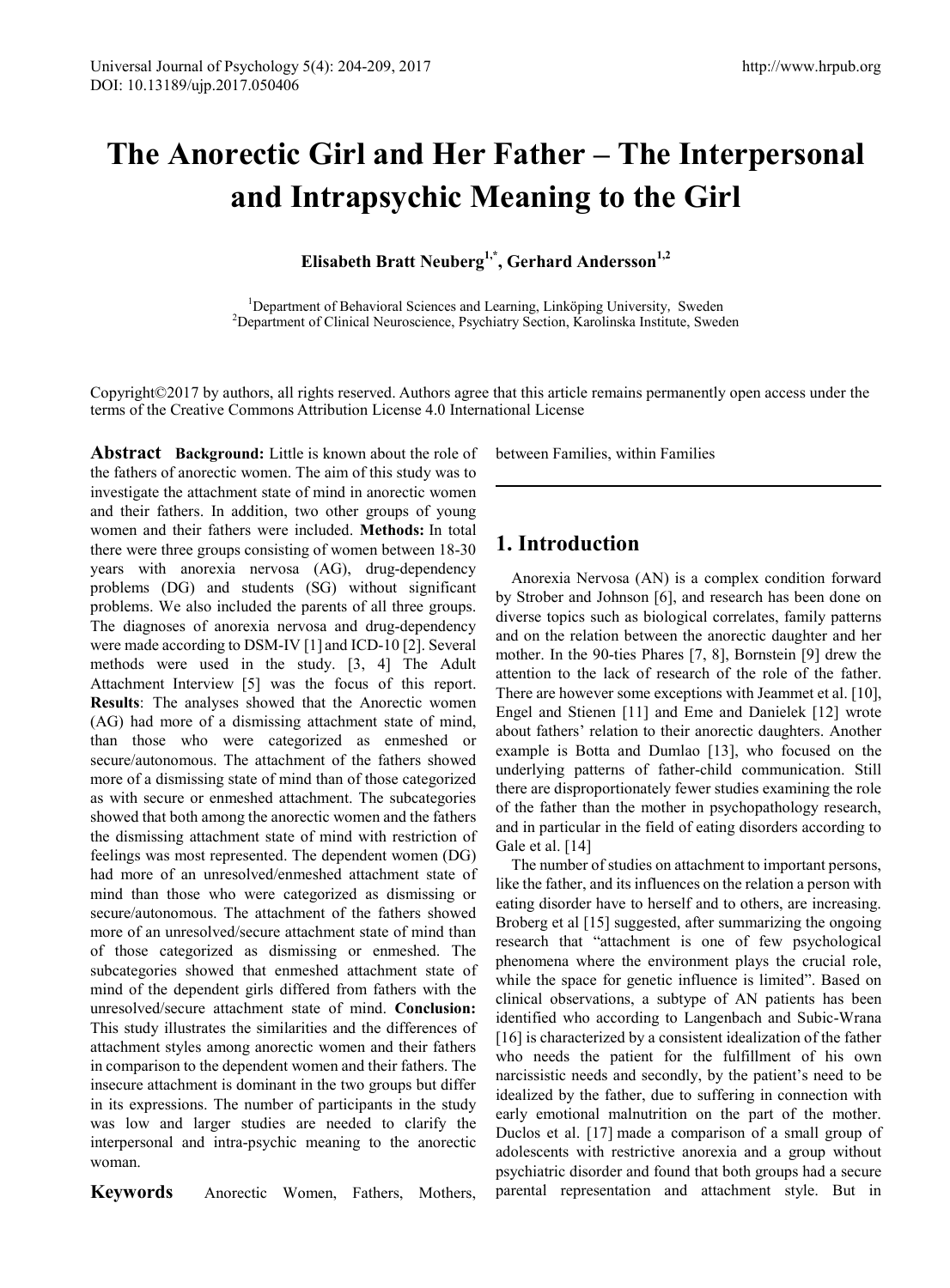comparison with the control group there was a higher proportion of insecure-preoccupied attachment styles in the clinical group for the paternal representation*.* The highest prevalence of eating disorders (ED) was found among the insecure-dismissing of attachment Salzman [18]*.* Young women with deactivating strategies were reported elevated levels of ED symptoms according to Cole-Detke and Kobak [19]. In another study on women with eating disorders it was found that one group were characterized by high control/restrictive features, while hyper-activating strategies were associated with the purging/binge eating. This was found when looking at automatic correlates of attachment insecurity in women (Dias et al.) [20].

Spangler commented the study of Steele et al. [21] and raised the question of paternal relevance for attachment development. Their findings indicate that mother's representation contributes to the adolescent's attachment representation. Spangler pointed to the findings of the longitudinal study by Klaus Grossman and his colleagues, and concluded that mothers and fathers may be influential in different domains, with the father's influence on social outcome of children lying in the domain of experiences during play situations. Doba et al. [22] examined the family functioning in anorexia nervosa and drug dependence disorder. They observed that both patients with anorexia nervosa or drug dependence had a lack of social self-confidence. The family disturbances characterized by low cohesion and emotional reliance on another person were found in both families but suggest that there are differing levels of severity of family disturbances among the family members. Bratt-Neuberg and Andersson [23] showed that the fathers of anorectic daughters did not differ from fathers of dependent daughters or fathers of students and could indicate that anorectic women do not have fathers with elevated psychological distress.

In sum the studies conducted to date show that it is important to include the father of the anorectic daughter in the studies of anorexia nervosa.

The aim of this descriptive study was to investigate the attachment state of mind in anorectic women and fathers with a narrative measurement of attachment (AAI) and compare them with a group of daughters with dependency problem and fathers.

# **2. Method**

#### **2.1. Participants and Procedure**

The three groups investigated were: 1. The Anorectic Group (AG), 2. The Drug-Dependent Group (DG), and 3. The Student Group (SG). The anorectic and the drug-dependent women were diagnosed according to DSM-IV-TR (APA 2000)<sup>1</sup> and ICD-10 (WHO 2007)<sup>2</sup>. All the young women and their families were recruited in Stockholm. The AG were recruited from Stockholm Center for Anorexia Center (SCFA), the DG from the Center Therapy and Evaluation of Drugs and Medications, (TUB) and the SG from Adult High School, called ÅSÖ. In total 137 persons participated, with 52 daughters, 43 fathers and 42 mothers. The Adult Attachment Interview took place at the Anorexia Center for the Anorectic groups, at the Dependency Center at Karolinska Hospital for the Drug dependent groups. Some parents were interviewed in their homes if they lived far away from Stockholm. See Table 1.

In total the anorectic group consisted of 14 anorectic girls, 10 fathers, 9 mothers and from the drug-dependent group 8 dependent girls, 9 fathers, 8 mothers.

|                  | <b>ANOREXIA</b> |                | DRUG-DEPENDENCY |                | <b>STUDENT</b> |                |
|------------------|-----------------|----------------|-----------------|----------------|----------------|----------------|
|                  | <b>GROUP</b>    |                | <b>GROUP</b>    |                | <b>GROUP</b>   |                |
|                  | N               | Age<br>(M)(SD) | N               | Age<br>(M)(SD) | N              | Age<br>(M)(SD) |
| <b>DAUGHTERS</b> | 7               | 24(3.2)        | 17              | 26(2.5)        | 18             | 22(3.2)        |
| <b>FATHERS</b>   | 7               | 55 $(6.0)$     | 13              | 55(6.3)        | 13             | 52(9.3)        |
| <b>MOTHERS</b>   | 18              | 54(5.2)        | 11              | 52(6.4)        | i3             | 51(7.01)       |

**Table 1.** Number and mean age of years of participants

#### **2.2. Instrument**

The Adult Attachment Classification System Version 7.2 is a procedure for assessing the state of mind with respect to attachment in adults. It is a clinical semi-structured interview. The focus is on the interviewee's current mental representations of early attachment experiences including the loss of loved ones and other traumatic experiences. The AAI takes usually about an hour to complete and follows a prescribed format in which twenty questions are asked in a set order. The inter-reliability is  $80\%$ <sup>5</sup>.

Explanations of the AAI categories are seen in Table 2.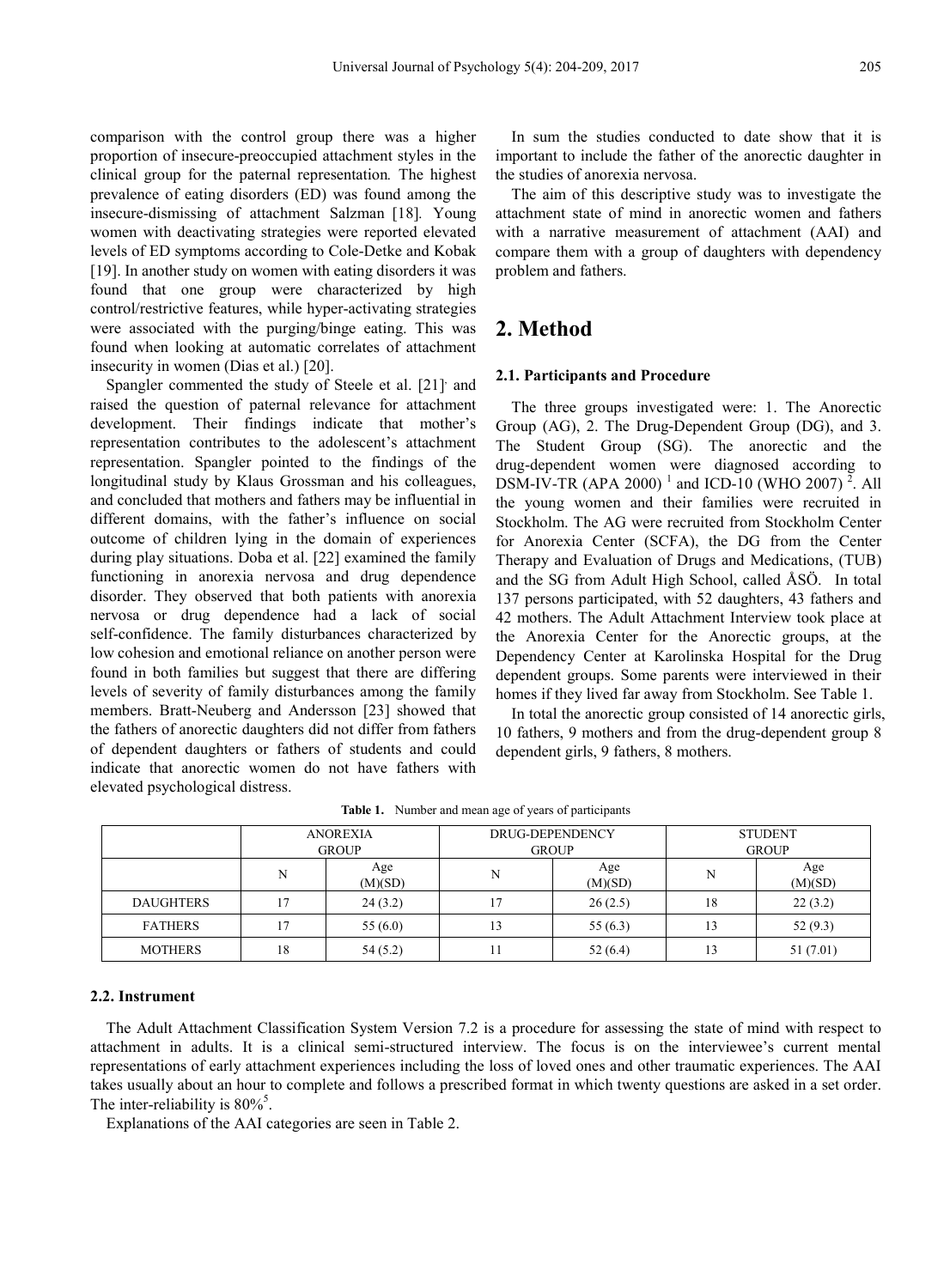#### **Table 2.** Explanation of AAI categories

#### **F Secure / Autonomous with respect to attachment: Freely valuing of attachment, while apparently objective**

- F1 Some setting aside of attachment
- F2 Somewhat dismissing or restricting of attachment
- F3 Prototypically secure
- F4 Some expressed valuing of relationship, accompanied by some manifestations of preoccupation with attachment figures or past trauma

#### **D Dismissing, devaluing or "cut-off" from attachment relationships and experiences**

- Ds1 Dismissing of attachment
- Ds2 Devaluing of attachment
- Ds3 Restricted in feeling
- Ds4 Cut-off from the source of fear of death of the child

#### **E Preoccupied with or by early attachments or attachment-related experiences**

- E1 Passive
- E2 Angry / conflicted
- E3 Fearfully preoccupied by traumatic events
- **Ud Unresolved Disorganized /Disoriented attachment status**
- **CC Cannot Classify - Contradictory attachment patterns**

# **3. Results**

#### **3.1. The Anorectic Group**

Comparison between the anorectic women

The analyses showed that the anorectic women/daughters (14) had more of a dismissing state of mind (8) than those who were categorized as enmeshed (4) or secure/autonomous (2) with respect to attachment.

Comparison between the fathers (AG)

The fathers (10) showed more of a dismissing state of mind (6) than of those categorized as enmeshed (1) secure (3) with respect to attachment.

Comparison between the daughters and their fathers (AG)

The main category found for both the anorectic women/daughters and their fathers pointed to a dismissing state of mind with respect to attachment and the subcategories for both was the restriction of feelings most represented.

See Table 3 and Table 4

| <b>DAUGHTER</b> | AGE | MAIN CATEGORY | <b>FATHER</b> | AGE | <b>MAIN CATEGORY</b> |
|-----------------|-----|---------------|---------------|-----|----------------------|
|                 | 29  | E             |               | 57  | $\mathbf F$          |
|                 | 19  | <b>Ds</b>     |               | 46  | Ds                   |
|                 | 22  | E             |               | 55  | <b>Ds</b>            |
|                 | 21  | <b>Ds</b>     |               | 50  | <b>Ds</b>            |
|                 | 27  | $\bf E$       |               | 68  | <b>Ds</b>            |
|                 | 22  | <b>Ds</b>     |               | 51  | U/E                  |
|                 | 25  | <b>Ds</b>     |               | 53  | <b>Ds</b>            |
|                 | 26  | $\mathbf F$   |               | 56  | U/Ds                 |
|                 | 21  | <b>Ds</b>     |               | 55  | U/F                  |
|                 | 24  | $\mathbf F$   |               | 57  | $\mathbf F$          |
|                 | 23  | E             |               | 48  |                      |
|                 | 21  | <b>Ds</b>     |               |     |                      |
|                 | 31  | <b>Ds</b>     |               |     |                      |
|                 | 21  | <b>Ds</b>     |               |     |                      |

**Table 3.** Anorectic Group Main Category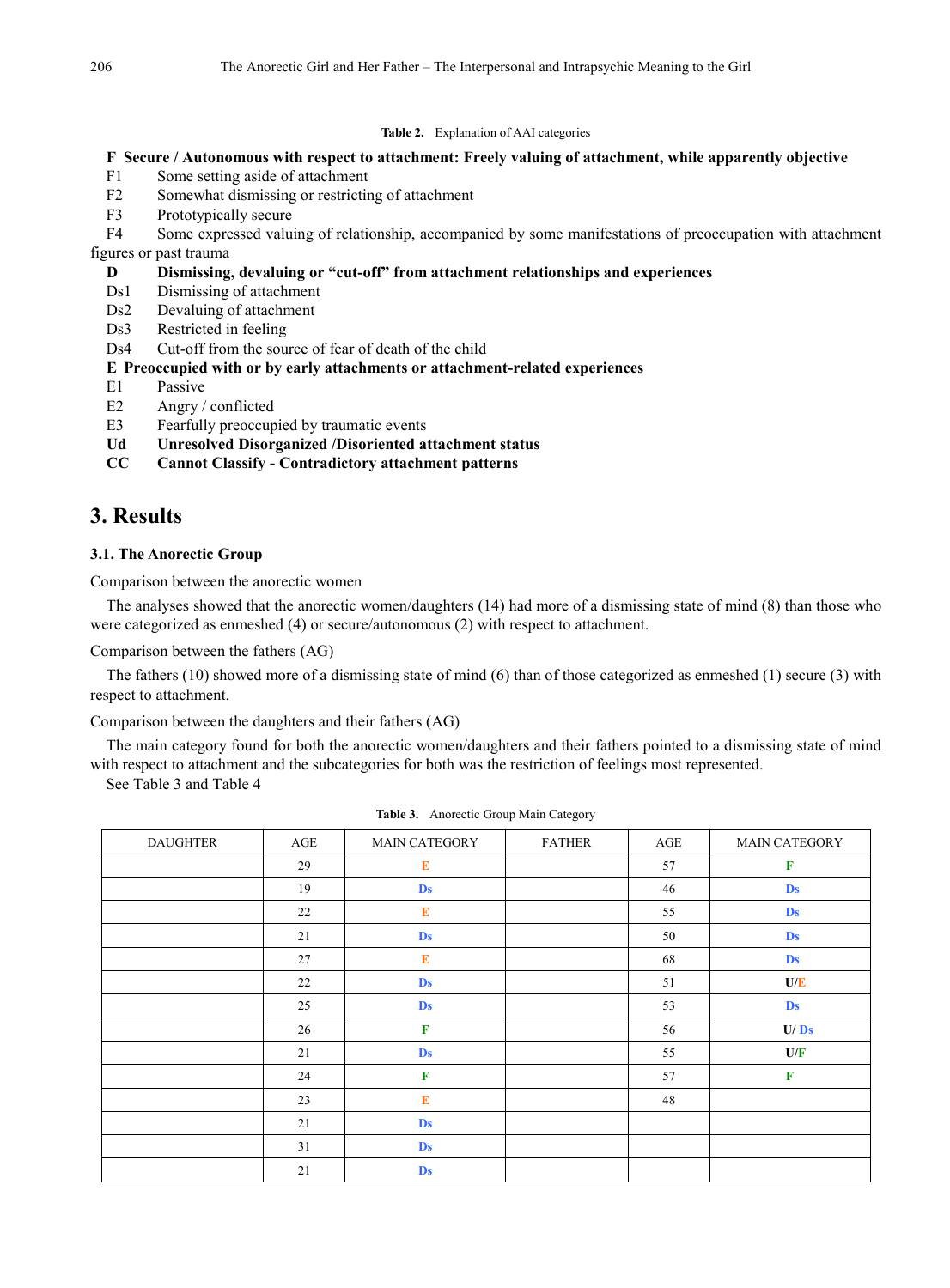| <b>DAUGHTER</b> | AGE | <b>SUB CATEGORY</b> | <b>FATHER</b>  | AGE | <b>SUB CATEGORY</b> |
|-----------------|-----|---------------------|----------------|-----|---------------------|
| 1.              | 29  | E1                  | 1.             | 57  | F1b                 |
| 2.              | 19  | Ds3                 | 2.             | 46  | Ds3a                |
| 3.              | 22  | E2                  | 3 <sub>1</sub> | 55  | D <sub>s1</sub>     |
| 4.              | 21  | Ds3b                | 4.             | 50  | Ds3                 |
| 5.              | 27  | E2                  | 5.             | 68  | Ds3b                |
| 6.              | 22  | Ds3b                | 6.             | 51  | U/E1                |
| 7.              | 25  | Ds3a                | 7.             | 53  | Ds3b                |
| 8.              | 26  | F <sub>4</sub> b    | 8.             | 56  | U/Ds3b              |
| 9.              | 21  | Ds3b                | 9.             | 55  | U/F2                |
| 10.             | 24  | F <sub>2</sub>      | 10.            | 57  | F <sub>1</sub> b    |
| 11.             | 23  | E2                  | 11.            | 48  |                     |
| 12.             | 21  | Ds3b                | 12.            |     |                     |
| 13.             | 31  | Ds3b                | 13.            |     |                     |
| 14.             | 21  | Ds3b                | 14.            |     |                     |

**Table 4.** Anorectic Group Subgroup

#### **3.2. The Drug-Dependent Group**

Comparison between the dependent women (DG)

The analyses showed that the dependent women/daughters (8) had more of an unresolved/enmeshed state of mind (5) than those who were categorized dismissing (1) and secure/ autonomous (2) with respect to attachment.

Comparison between the fathers (DG)

The attachment for their fathers (9) showed more of an unresolved /secure state of mind (6) than of those categorized as dismissing (2) and enmeshed (1) with respect to attachment.

Comparison between the daughters and their fathers (DG)

The state of mind with respect to attachment differed between the daughters who were more enmeshed and their fathers who were more unresolved/ secure with respect to attachment.

See Table 5 and Table 6

| <b>DAUGHTER</b> | AGE | <b>MAIN CATEGORY</b> | <b>FATHER</b> | AGE | <b>MAIN CATEGORY</b> |
|-----------------|-----|----------------------|---------------|-----|----------------------|
|                 | 28  | E                    |               | 60  | U/F/E                |
|                 | 26  | E                    |               | 60  | U/Ds                 |
|                 | 26  | U/E                  |               | 49  |                      |
|                 | 24  | U/E                  |               | 48  | U/E                  |
|                 | 26  | U/F/E                |               | 50  |                      |
|                 | 28  |                      |               | 59  |                      |
|                 | 24  | U/E                  |               | 49  | <b>Ds</b>            |
|                 | 23  | <b>Ds</b>            |               | 55  | U/F                  |
|                 |     |                      |               | 48  |                      |

**Table 5.** Dependent Group Main Category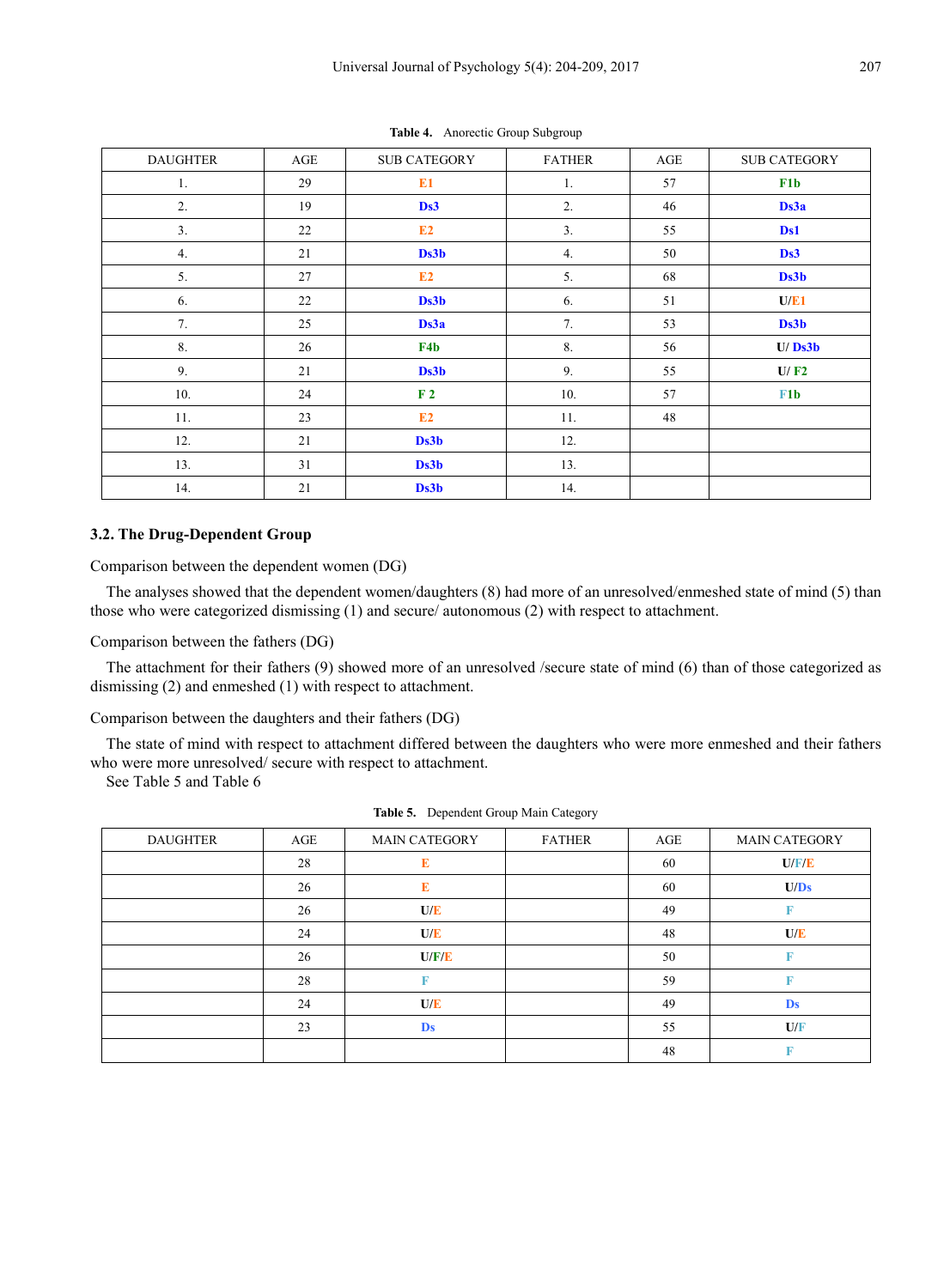| <b>DAUGHTER</b> | AGE | <b>SUB</b><br><b>CATEGORY</b> | <b>FATHER</b> | AGE | <b>SUB CATEGORY</b> |
|-----------------|-----|-------------------------------|---------------|-----|---------------------|
| 1.              | 28  | E2                            | 1.            | 60  | U/F2/E2             |
| 2.              | 26  | E2                            | 2.            | 60  | U/Ds3b              |
| 3.              | 26  | U/E3                          | 3.            | 49  | F3                  |
| 4.              | 24  | U/E2                          | 4.            | 48  | U/E2                |
| 5.              | 26  | U/F4b/E3a                     | 5.            | 50  | F <sub>2</sub>      |
| 6.              | 28  | F <sub>2</sub>                | 6.            | 59  | F <sub>2</sub>      |
| 7.              | 24  | U/E2                          | 7.            | 49  | Ds3                 |
| 8.              | 23  | Ds1                           | 8.            | 55  | U/F4b               |
| 9.              |     |                               | 9.            | 48  | F <sub>5</sub>      |

**Table 6.** Dependent Group Subgroup

Comparisons between the Anorectic Group and Dependent Group

Comparison between the daughters/women (AG, DG)

Both groups were categorized with insecure attachment. The anorectic women had more of a dismissing state of mind (8) in contrast to the dependent women who had more of as enmeshed state of mind (5) with respect to attachment.

Comparison between the fathers (AG, DG)

The fathers in the anorectic group (AG) showed more of a dismissing state of mind (6) with respect to attachment than the fathers in the dependent group (DG) who had more of an unresolved/ secure state of mind (6) with respect to attachment.

# **4. Discussion**

The result of this study, assessing the attachment state of mind in women with anorexia nervosa and their fathers and comparing it with the attachment state of mind in young women with drug-dependence and their fathers, showed that both groups shared the insecure attachment state of mind. These findings correspond to several previous studies (see above) and clinical observations. The difference between the two groups lies in the attempt to restrict or limit attention to attachment relationships and/or experiences, which is the response when caregivers have rejecting responses to the signals of their children's attachment needs, found in the anorectic group. Caregivers' inconsistent responses to signals of attachment needs, lead to preoccupation with the attachment relationship, which is the response among the dependent women. In the drug-dependent group the experiences of loss not having been mourned was found among more daughters and fathers than in the anorectic group. In securely attached persons, attachment events had led them to anticipate their caregivers, others availability, understanding and responsiveness. Consequently, they will experience themselves as competent and valuable. The clinical implications would therefore be to develop a secure relationship both for patients whether anorectic or drug-dependent and their fathers in therapy.

# **5. Limitations**

The study has several limitations. The sample size was small and consisted of a selected subsample. We only studied the women and their fathers and mothers. It would have been interesting to have data on siblings and grandparents who also may be important for women with AN. In spite of these limitations the observational study has its value as the results gives some indication of state of mind with respect to attachment of the anorectic women and their fathers. These results also point to the similarities and the differences between the two groups and within each group. However larger studies are needed to further investigate the role of the relation of the father and the anorectic daughter.

### **6. Conclusions**

The results point to an insecure attachment state of mind in both groups. Among the anorectic women and their fathers it was revealed as limiting awareness and dismissing of attachment relationships and attachment experiences and among the dependent women with a tendency of being overly preoccupied and enmeshed in attachment relationships and attachment experiences. More of an unresolved morning, due to loss of important persons, was found in the dependent group. Further understanding of these attachment orientations could be helpful in therapeutic settings.

## **REFERENCES**

- [1] American Psychiatric Association. (2000). Diagnostic and statistical manual-IV-TR. Arlington, VA. APA.
- [2] World Health Organization. (2007). ICD-10 Classification of